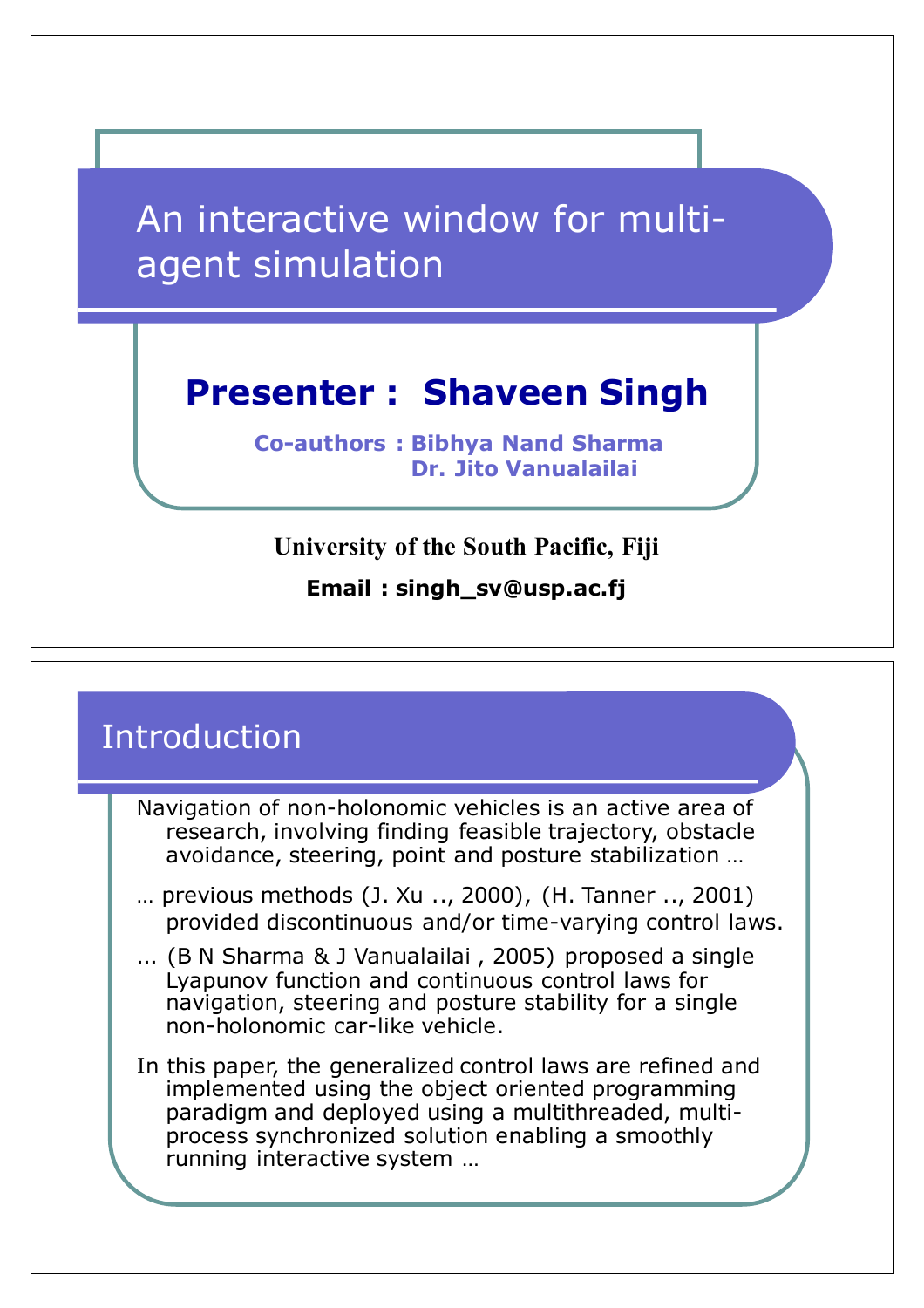

# System Snapshot

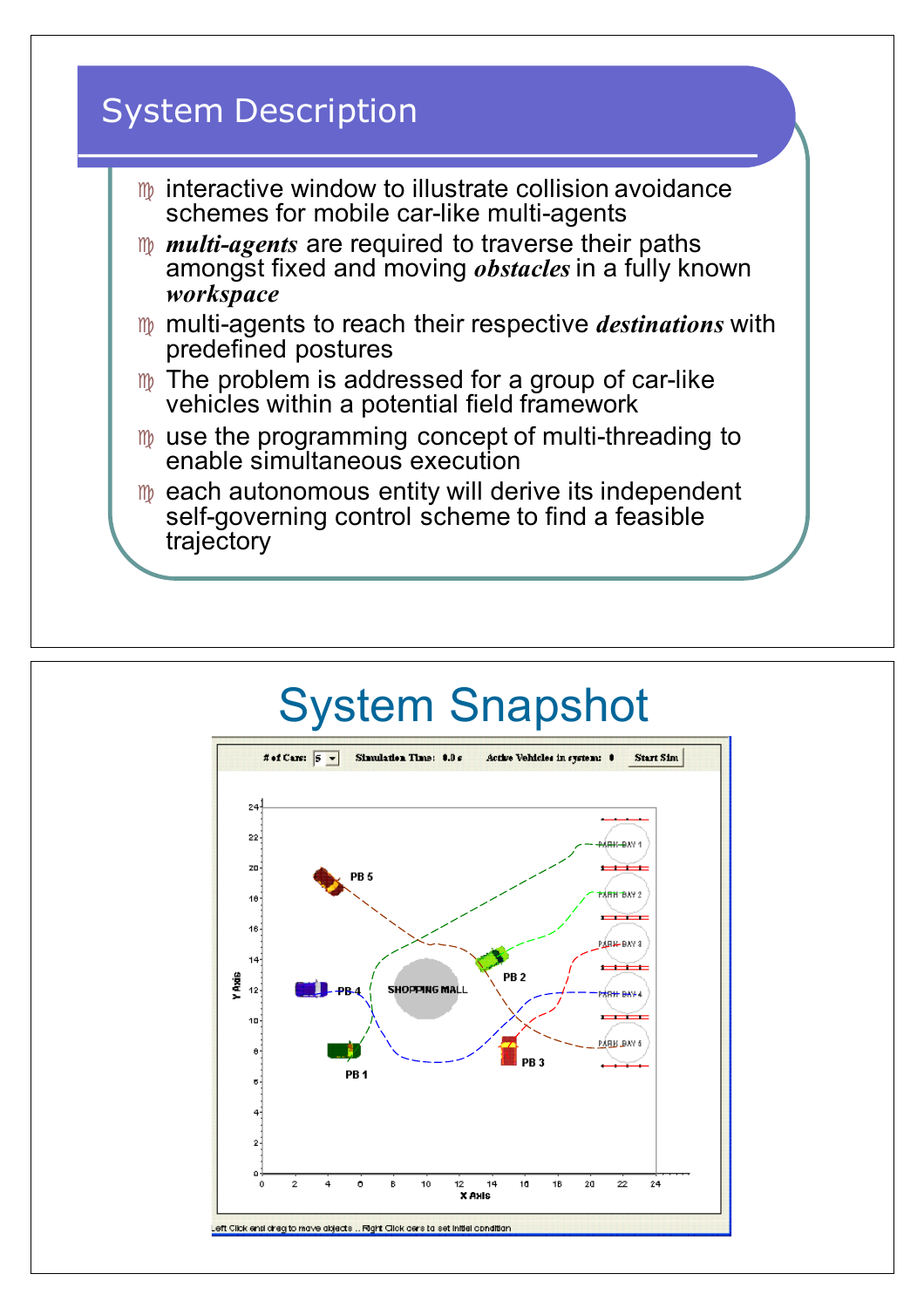

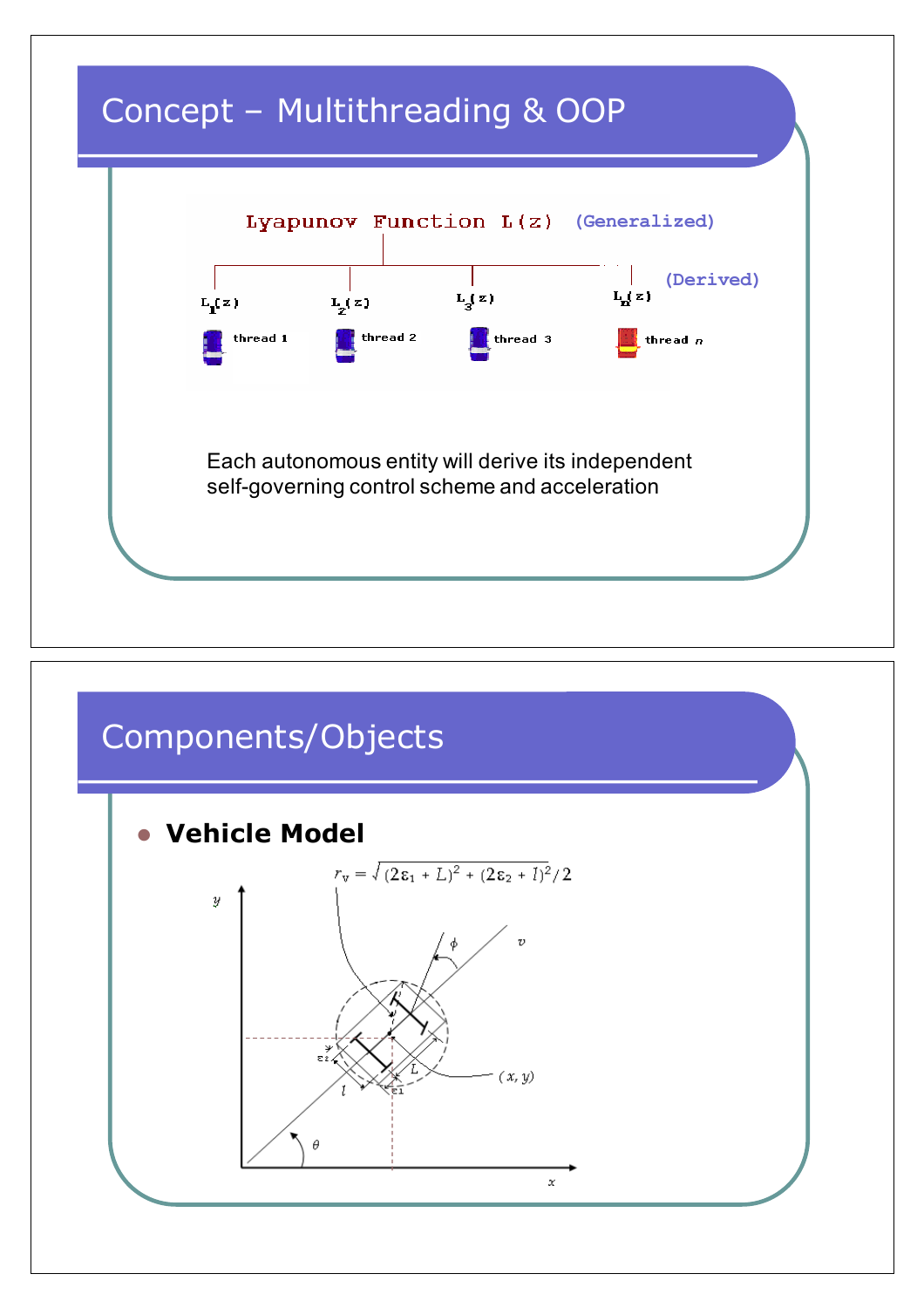### Target Attraction

**To attract the vehicle to the target, we shall utilize , in the Lyapunov function to be proposed, the function :**

$$
V(z) = \frac{1}{2} \left\{ (x - p_1)^2 + (y - p_2)^2 + v^2 + \omega^2 \right\},
$$

*At the target center, v and ω will be zero*

**Equilibrium point,**  $V = 0$ **;** 

**Role of** *V* **in the Lyapunov function is to ensure the system trajectories start and remain close to :**

 $\mathbf{z}^* = (p_1, p_2, \theta_f, 0, 0)$ 

### Obstacle Avoidance

**For obstacle avoidance, we use the following functions :**

```
• Boundary obstacles (4)
```

```
W_1(z) = x - r_vW_2(z) = n_2 - (y + r_v)W_3(z) = n_1 - (x + r_v)W_4(z) = y - r_v
```
**Obstacle in Workspace (1)** 

$$
W_5(\mathbf{z}) = \frac{1}{2} \left\{ (x - o_1)^2 + (y - o_2)^2 - (ro_5 + r_v)^2 \right\}
$$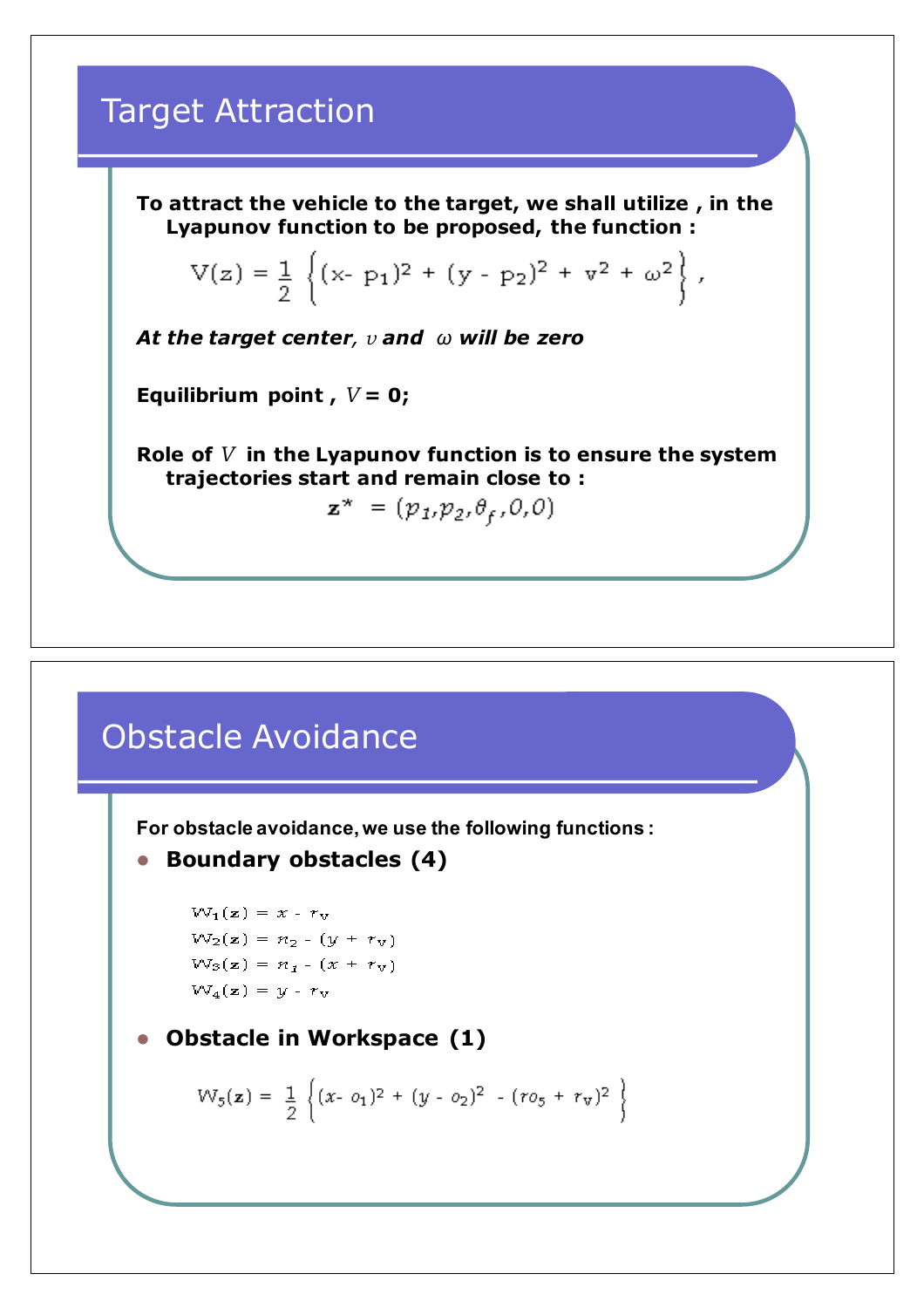### Obstacle Avoidance



 $W_6(z) = \frac{1}{2} \left\{ [x - (p_1 - a/2)]^2 + [y - (p_2 + b/2)]^2 - (r o_6 + r_v)^2 \right\},$  $W_7(z) = \frac{1}{2} \left\{ [x - (p_1 - a/4)]^2 + [y - (p_2 + b/2)]^2 - (r o_7 + r_v)^2 \right\},$  $W_8(z) = \frac{1}{2} \left\{ (x - p_1)^2 + [y - (p_2 + b/2)]^2 - (r o_8 + r_v)^2 \right\},$  $W_9(z) = \frac{1}{2} \left\{ [x - (p_1 + a/4)]^2 + [y - (p_2 + b/2)]^2 - (r o_9 + r_v)^2 \right\},$  $W_{10}(\mathbf{z}) = \frac{1}{2} \left\{ [x - (p_1 - a/2)]^2 + [y - (p_2 - b/2)]^2 - (r o_{10} + r_v)^2 \right\},\$  $W_{11}(\mathbf{z}) = \frac{1}{2} \left\{ [x - (p_1 - a/4)]^2 + [y - (p_2 - b/2)]^2 - (r o_{11} + r_v)^2 \right\},\$  $W_{12}(\mathbf{z}) = \frac{1}{2} \left\{ (x - p_1)^2 + [y - (p_2 - b/2)]^2 - (r o_{12} + r_v)^2 \right\},\$  $\mathbb{W}_{13}(\mathbf{z}) = \frac{1}{2} \left\{ [x - (p_1 + a/4)]^2 + [y - (p_2 - b/2)]^2 - (r o_{13} + r_\mathrm{v})^2 \right\}.$ 

**where** *a* **and** *b* **are the bays length and width respectively .**

 $a = 2 (r_v + \gamma_1)$  and  $b = 2 (r_v + \gamma_2)$ 

## Obstacle Avoidance Technique

**We employ some constants**  $\alpha_i > 0, i = 1, ..., 13$ **Considering the ratios :**  $\frac{\infty_1}{W_1}$ ,  $\frac{\infty_2}{W_2}$ ,  $\frac{\infty_3}{W_3}$  ....  $\frac{\infty_n}{W_n}$  ,  $n \le 13$ \* Ratios are added appropriately to the Lyapunov function. Vehicle approaches the boundary, or the obstacles, the ratio will increase and vice-versa. This increased activity directs the vehicle towards equilibrium point.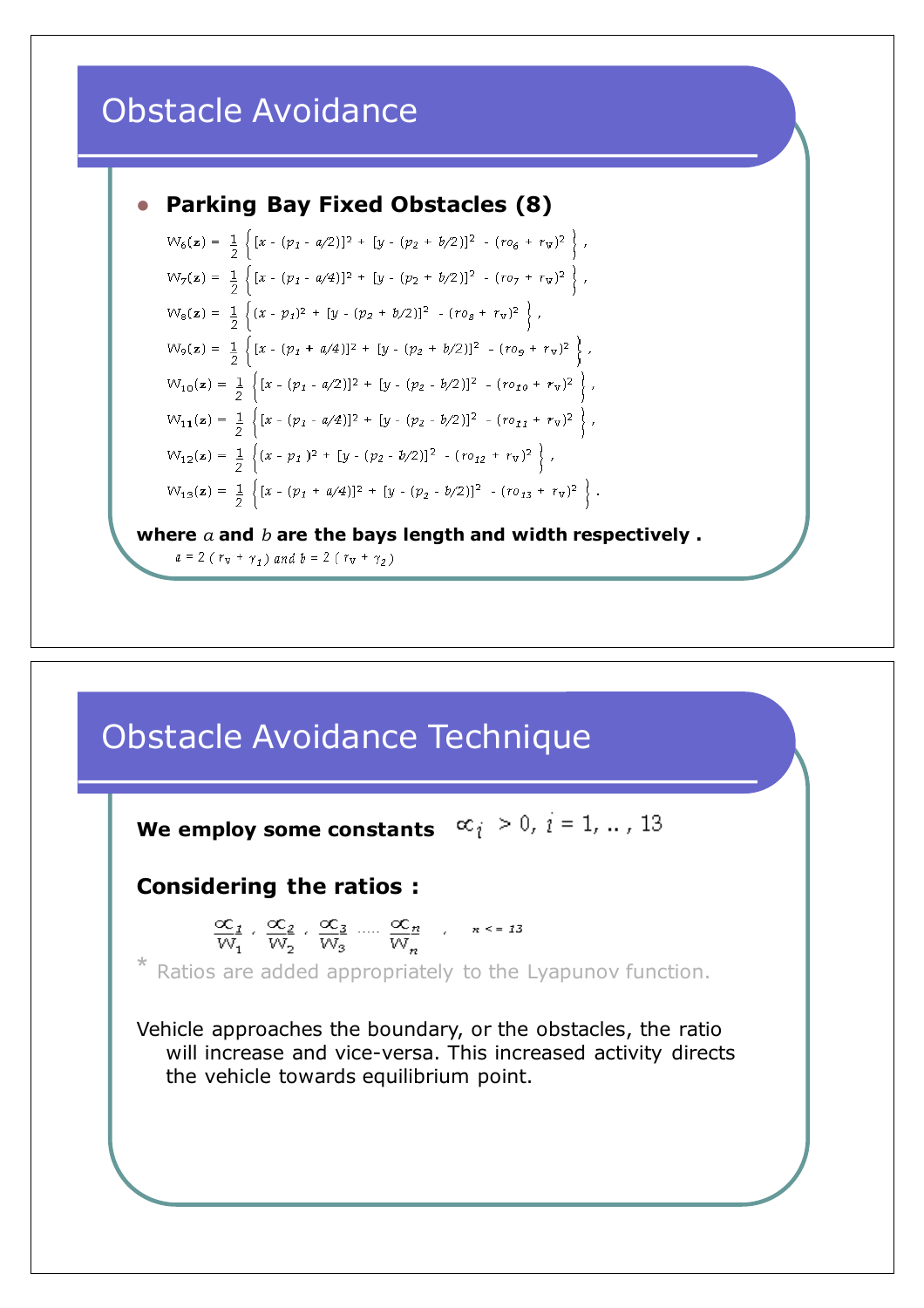### Lyapunov Function

#### **The tentative Lyapunov function :**

$$
L(\mathbf{z}) = V(\mathbf{z}) + G(\mathbf{z}) \left\{ \sum_{j=1}^{13} \frac{\alpha c_j}{W_j(\mathbf{z})} + \sum_{j=1}^{2} \frac{\beta_j}{U_j(\mathbf{z})} \right\}
$$

where constants  $\infty_j$ ,  $\beta_j > 0$ ,  $j \in \mathbb{N}$ , are used as control parameters and

$$
G(\mathbf{z}) = \frac{1}{2} \left\{ (x - p_1)^2 + (y - p_2)^2 + (\theta - \theta_f)^2 \right\} \ge 0.
$$

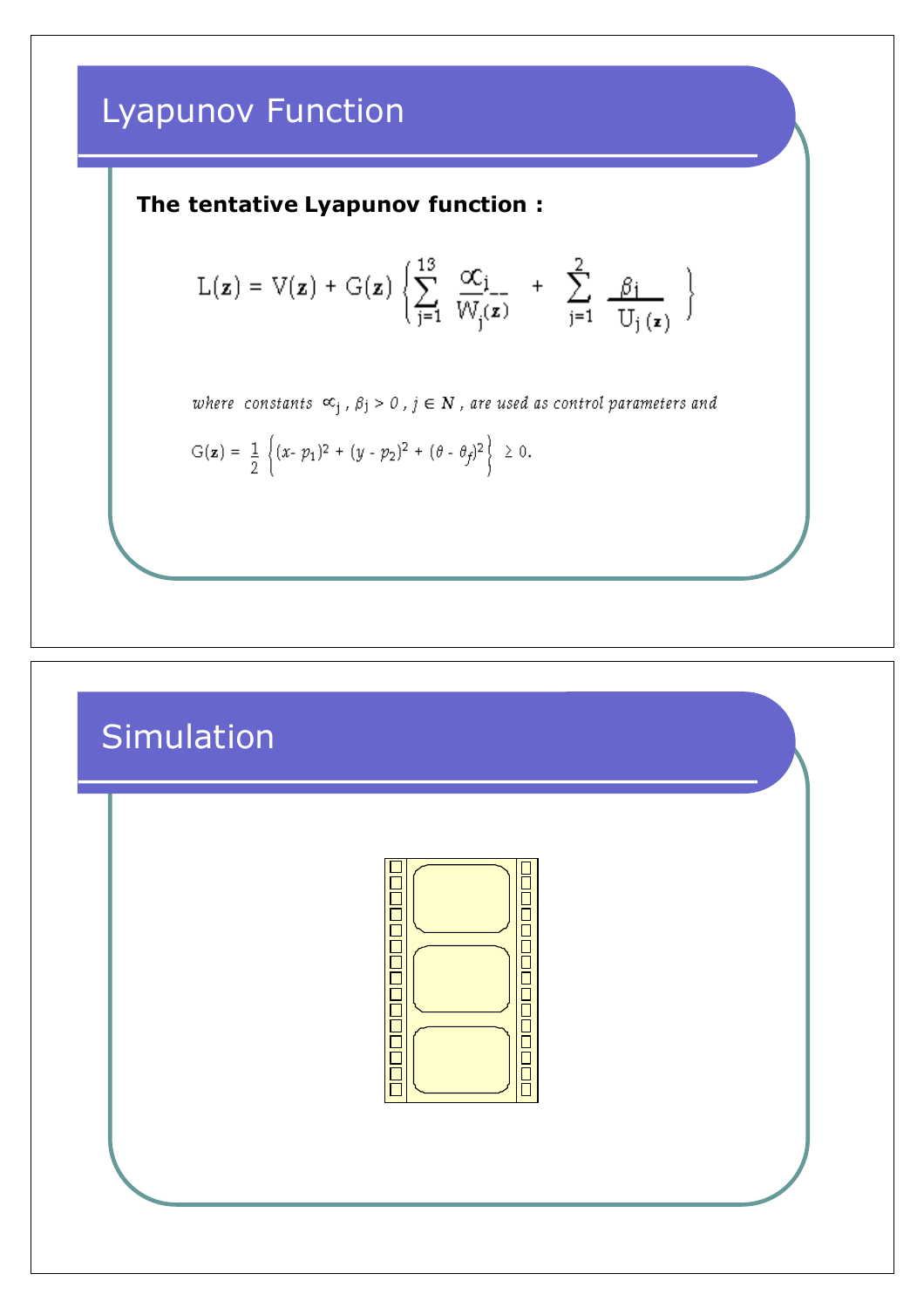

### Future Work

 $m$  Modifying the proposed control algorithm for motion planning in dynamic environment , which include multiple moving obstacles.